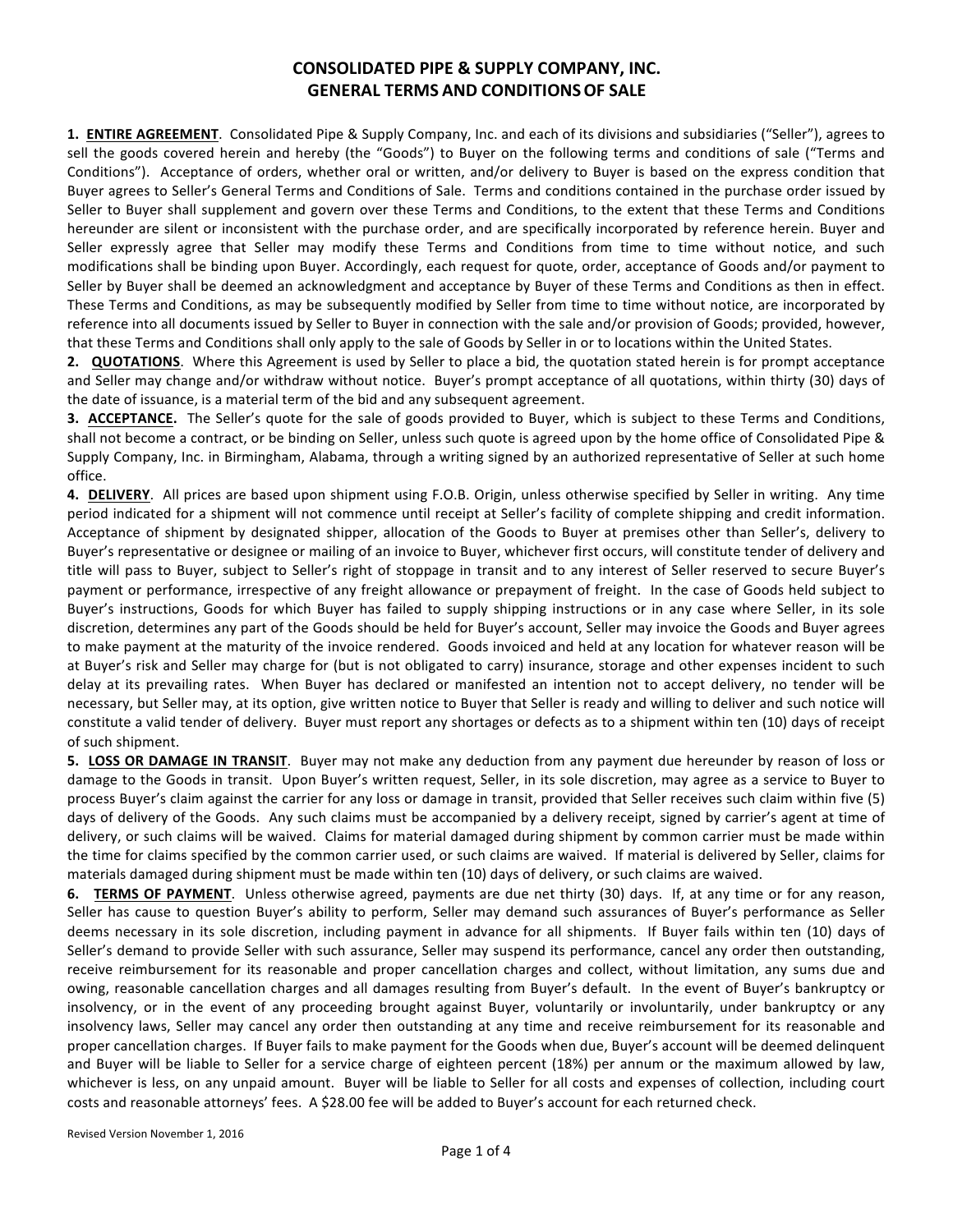#### **7. CANCELLATION, CHANGES AND RETURNS.**

A. Changes Required By Governmental Authority. If changes in the design of the Goods, or the method or requirements for transportation of the Goods are required due to changes in governmental (federal, state or local) requirements after the effective date of this Agreement, then an equitable adjustment shall be made in the price, terms of payment, delivery schedule and other pertinent provisions of this Agreement.

B. Changes Requested by Buyer. In the event of a proper cancellation of an order, change or return request from Buyer under this Agreement, Seller may, at its option: (A) charge Buyer for any costs Seller incurred prior to or as a result of such cancellation, change or return; (B) revise its prices and delivery dates to reflect such change; and/or (C) accept returned Goods for credit if, in Seller's sole discretion, it finds such Goods to be standard stock and in good condition. The credit will be, in Seller's sole discretion, either the invoice price less a percentage to be determined by Seller or the scrap value of the Goods, along with shipping and handling charges to be determined by Seller.

C. Return. All returned Goods must be securely packed by Buyer to ensure that the returned material is not damaged during shipment. There will be a twenty-five percent (25%) restocking fee charged to Buyer by Seller for all returned Goods. No credit will be given for returns of discontinued materials or Goods, for materials or Goods specially manufactured for Buyer, or for materials or Goods not purchased directly from Seller.

8. DELAY IN OR PREVENTION OF PERFORMANCE. Seller will not be liable for any expense, loss or damage resulting from delay in delivery or prevention of performance caused by any event beyond Seller's reasonable control (collectively, a "Force Majeure"), including without limitation: fire; flood; storm; act of God; strike, labor dispute or labor shortage; lack of or inability to obtain materials, fuels, supplies or equipment; civil unrest or riots; accident; transportation delay or shortage; act or failure to act of Buyer or any government; or any other cause whatsoever, provided that such cause is beyond Seller's reasonable control. Seller will have such additional time for performance as may be reasonably necessary under the circumstances and may adjust the price to reflect increases occasioned by Force Majeure. Buyer's acceptance of any Goods will constitute Buyer's waiver of any claim for damages on account of any delay in delivery of such Goods. If delivery is delayed or interrupted by Force Majeure, Seller may store the Goods at Buyer's expense and risk and charge Buyer a reasonable storage rate. If Seller is delayed because it is awaiting Buyer's approval or acceptance of designs, drawings, prints or engineering or technical data, or is awaiting Buyer's approval or acceptance of the Goods, Seller will be entitled to an adjustment in price commensurate with any increase in Seller's production costs and any other losses and expenses incurred by Seller attributable to such delays.

**9. DEFERRED DELIVERY.** If Buyer requests a deferred delivery on any order and Seller approves in writing, Seller may charge Buyer for the completed portion of the order and warehouse all completed Goods at Buyer's expense and risk of loss. As to any uncompleted portion of this Agreement, Seller may, at its option, cancel said uncompleted portion in accordance with Paragraph 7 or revise its prices and delivery schedules on the portion not completed to reflect its increased costs and expenses attributable to the delay.

10. WARRANTY AND BUYER'S REMEDIES. Seller agrees to pass on to Buyer the third-party manufacturer's warranty, if any, for all Goods manufactured by such third-party and sold by Seller, which may be a limited warranty. Seller's SOLE AND EXCLUSIVE WARRANTY to Buyer with respect to such Goods is that such Goods conform to the grade or type, size and quantity specified in the invoice to which these terms and conditions relate. Only with respect to Goods manufactured and/or fabricated by Seller, Seller warrants that the Goods will be of the kind described by Buyer's specifications and free from defects in material and workmanship under conditions of normal use for a period of one (1) year. Seller will not be liable or responsible, however, for (A) any defects attributed to normal wear and tear, corrosion, improper storage, use or maintenance or use of the Goods with incompatible products,  $(B)$  defects in or arising from the design and/or specifications provided by Buyer, or  $(C)$  any express or implied warranties against infringement of intellectual property rights of third parties. All warranties are void if the Goods are modified or used in conjunction with products or accessories which are incompatible with the Goods. Any claim by Buyer with reference to the Goods for any cause will be deemed waived by Buyer unless submitted to Seller in writing within ten (10) days from the date Buyer discovered any claimed breach. Buyer will give Seller an opportunity to investigate. Provided that Buyer furnishes prompt notice to Seller of any defect and an opportunity to inspect the alleged defect as provided herein, Seller will, at its option and in its sole discretion, either: (i) repair the defective or non-conforming Goods; (ii) replace nonconforming Goods, or part thereof, which are sent to Seller by Buyer within sixty (60) days after receipt of the Goods at Buyer's plant or storage facilities; or (iii) if Seller is unable or chooses not to repair or replace, return the purchase price that has been paid and cancel any obligation to pay unpaid portions of the purchase price of nonconforming Goods. In no event will any obligation to pay or refund exceed the purchase price actually paid. Repair and/or replacement as provided above will be shipped F.O.B Origin as agreed in writing by Seller. Buyer will prepay all transportation charges for return of the Goods or part thereof to Seller, unless otherwise agreed in writing by Seller. Seller will not be responsible for any labor, removal or installation charges that may result from the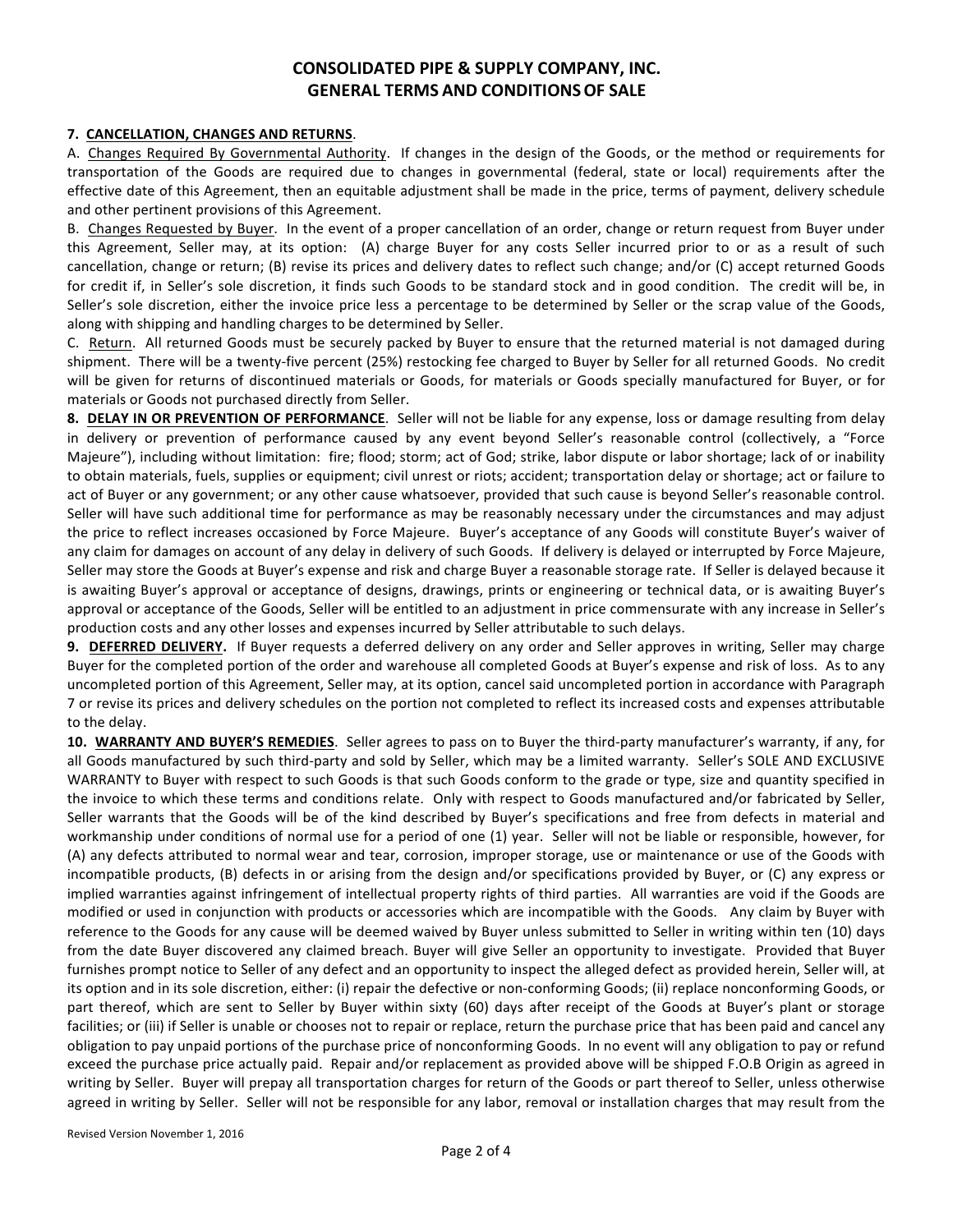above-described repair and/or replacement of any Goods. This warranty does not cover failure of any part or parts from external forces, including without limitation earthquake, installation, vandalism, impact or other Force Majeure. Buyer's exclusive remedy and Seller's sole liability for any loss, damage, injury or expense of any kind arising from the manufacture, delivery, sale, installation, use or shipment of the Goods, and whether based on contract, warranty, tort or any other basis of recovery whatsoever, will be, at Seller's election, the remedies described above. The foregoing is intended as a complete allocation of risks between the parties and Buyer understands that it will not be able to recover consequential damages even though it may suffer such damages in substantial amounts. Because this Agreement and the price paid reflect such allocation, this limitation will not have failed of its essential purpose even if it operates to bar recovery for such consequential damages. Seller assumes no responsibility whatsoever for its interpretation of plans or specifications provided by Buyer as to the Goods. Buyer's acceptance of the Goods must be premised on final approval by its own architects and engineers (and not on Seller's interpretation of plans or specifications).

**11. LIMITATION OF LIABILITY**. THE WARRANTIES IN PARAGRAPH 10 ARE EXCLUSIVE AND IN LIEU OF ALL OTHER WARRANTIES WHETHER EXPRESS OR IMPLIED BY LAW OR STATUTE OR ARISING FROM TRADE USAGE OR COURSE OF DEALING. IN NO EVENT, WHETHER AS A RESULT OF BREACH OF CONTRACT, WARRANTY, TORT (INCLUDING NEGLIGENCE) OR STRICT LIABILITY, WILL SELLER BE LIABLE FOR ANY PUNITIVE, SPECIAL, INCIDENTAL OR CONSEQUENTIAL DAMAGES, INCLUDING WITHOUT LIMITATION LOSS OF PROFIT OR REVENUE, LOSS OF USE OF GOODS OR OTHER PROPERTY OR EQUIPMENT, DAMAGE TO OTHER PROPERTY, COST OF CAPITAL, LOSSES OR DAMAGES CAUSED BY REASON OF UNAVAILABILITY OF THE POWER SYSTEMS, PRODUCTION FACILITIES OR EQUIPMENT, FACILITY SHUTDOWNS OR SERVICE INTERRUPTIONS, COST OF SUBSTITUTE GOODS, DOWNTIME OR CLAIMS OF BUYER'S CUSTOMERS FOR ANY OF THE AFORESAID DAMAGES. SELLER WILL NOT BE LIABLE AND BUYER AGREES TO INDEMNIFY SELLER FOR ALL PERSONAL INJURY, PROPERTY DAMAGE OR OTHER LIABILITY RESULTING IN WHOLE OR IN PART FROM THE GOODS OR THE USE THEREOF (INCLUDING WITHOUT LIMITATION CLAIMS RELATED TO INTELLECTUAL PROPERTY RIGHTS), EXCEPT AS EXPRESSLY WARRANTED BY SELLER IN PARAGRAPH 10. NO CLAIMS OF ANY NATURE, WHETHER BASED ON CONTRACT, TORT, STRICT LIABILITY OR OTHERWISE, MAY BE BROUGHT AGAINST SELLER MORE THAN ONE (1) YEAR AFTER DELIVERY OF GOODS TO BUYER. In any contract by Buyer for resale of the Goods, Buyer effectively disclaims, as against Seller, any implied warranty of merchantability and all liability for property damage or personal injury resulting from the handling, possession or use of the Goods, and excludes, as against Seller, any liability for special or consequential damages.

**12. CONTROLLING LAW AND CONSENT TO VENUE**. This shall be governed by, and construed in accordance with, by the internal laws of the State of Alabama, without regard to its conflict of laws rules. Except when the dispute is arbitrated, the parties irrevocably agree that the exclusive venue for all disputes between the parties will be the state and federal courts located in Birmingham, Alabama, U.S.A. Buyer hereby irrevocably consents to jurisdiction in the state and federal courts in Birmingham, Alabama, U.S.A. Buyer waives any objection or defense that Buyer is not personally subject to the jurisdiction of the state and federal courts in Birmingham, Alabama, U.S.A.; that venue of the action is improper in the state and federal courts in Birmingham, Alabama, U.S.A.; and/or that the action, suit, or proceeding is brought in an inconvenient forum. In addition to any other mode of service of process authorized by law, Buyer consents to service of process by registered or certified mail.

**13. COMPLIANCE WITH LAWS**. Buyer represents and warrants, in connection with the transactions contemplated by this Agreement, and any other agreement contemplated by or entered into pursuant to this Agreement, (A) that Buyer will comply with all governmental laws, regulations and orders that may be applicable to Buyer, including without limitation all laws and regulations regarding export controls (including, but not limited to, 15 CFR Parts 730 et seq., 10 CFR Part 110, and 10 CFR Part 810), import controls, economic sanctions and trade embargoes, anti-boycott restrictions, anti-money laundering laws and anticorruption laws, including without limitation the U.S. Foreign Corrupt Practices Act (as amended) and the United Kingdom Bribery Act, as amended (collectively, "Applicable International Trade and Anti-Corruption Laws"); and (B) to the extent Buyer owns or operates one or more facilities where the Goods will be installed and/or operated, that Buyer has established and implemented a quality assurance program consistent with its safety or quality classification meeting the applicable state or federal requirements related to quality control and quality assurance. Buyer will comply with all applicable Equal Employment Opportunity requirements including those set forth in Executive Order 11246 and the Vietnam Era Veterans Readjustment Assistance Act of 1974, and regulations promulgated thereunder. Buyer acknowledges and confirms that it and its officers, directors, employees, agents, contractors, designees and/or any other party acting on its behalf (collectively "Related Parties") are familiar with the provisions of Applicable International Trade and Anti-Corruption Laws. Buyer agrees to indemnify, defend and hold harmless Seller and its employees from and against any and all claims, demands, costs, penalties and fines arising in connection with any alleged breach by Buyer or any of its Related Parties of this Paragraph 13. Seller may terminate this Agreement in its entirety, without liability to Buyer, if Seller believes in good faith that Buyer or any of its Related Parties has violated or intends to violate this Paragraph 13.